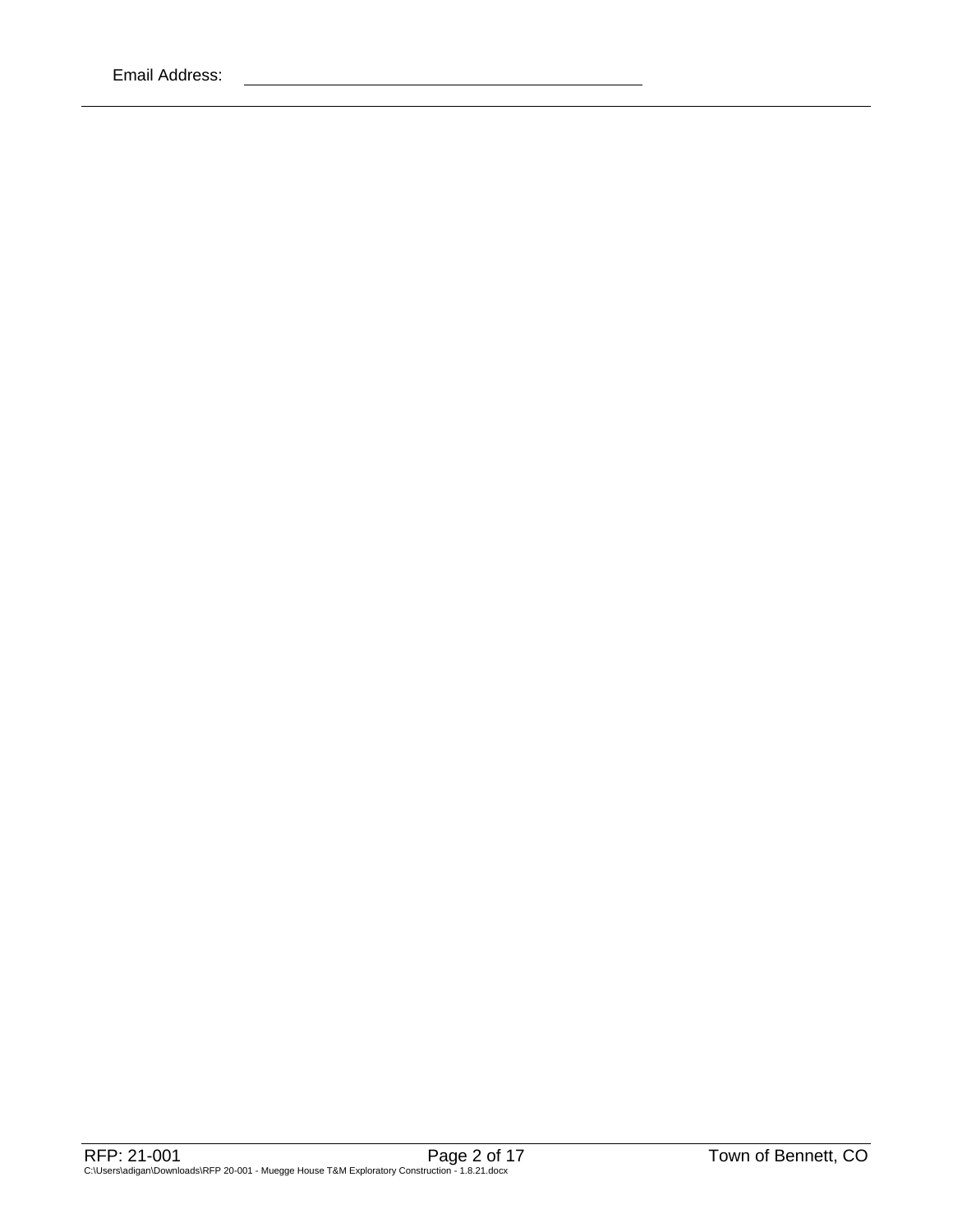

# **REQUEST FOR PROPOSALS GENERAL TERMS AND CONDITIONS**

#### **I APPLICABILITY**

The Town of Bennett ("Town") desires to solicit proposals from interested firms or persons to Provide T&M exploratory construction for a grant funded exterior and interior remodel of the historical Charles Muegge House in Bennett, Colorado. This document sets forth general information and requirements for persons and firms ("Contractors") interested in submitting "Proposals" in response to this Request for Proposals ("Solicitation").

#### **II CONTENTS OF PROPOSAL**

- **A GENERAL CONDITIONS.** Contractors are required to submit their Proposals in accordance with the following express conditions:
	- 1 Contractors shall make all investigations necessary to thoroughly inform themselves regarding the conditions of Town of Bennett Community Center Facility. No plea of ignorance by the Contractor of conditions that exist or that may hereafter exist as a result of failure to fulfill the requirements of the contract documents will be accepted as the basis for varying the requirements of the town or the compensation to the Contractor.
	- 2 Contractors are advised that all Town contracts are subject to all legal requirements contained in the Town's Purchasing Policies and state and federal statutes. When conflicts between the Solicitation and these legal documents occur, the highest authority will prevail.
	- 3 All Proposals and other materials submitted in response to this Solicitation shall become the property of the Town upon receipt and will not be returned to the Contractor. Selection or rejection will not affect this right. Information that is considered proprietary should be clearly marked as such and will be handled in accordance with applicable federal and state laws. Neither cost information nor any response in total will be considered proprietary, and Contractors should assume that all portions of their response other than proprietary information will be public records.
	- 4 The provisions herein are solely for the fiscal responsibility of the Town and confer no rights, duties or entitlements to Contractors.
	- 5 This Solicitation is not an offer to contract.

### **B CLARIFICATION AND MODIFICATIONS IN TERMS AND CONDITIONS**

1 Where there appear to be variances or conflicts between the General Terms and Conditions, the Special Terms and Conditions and the technical specifications outlined in this Solicitation, the technical specifications then the Special Terms and Conditions will prevail.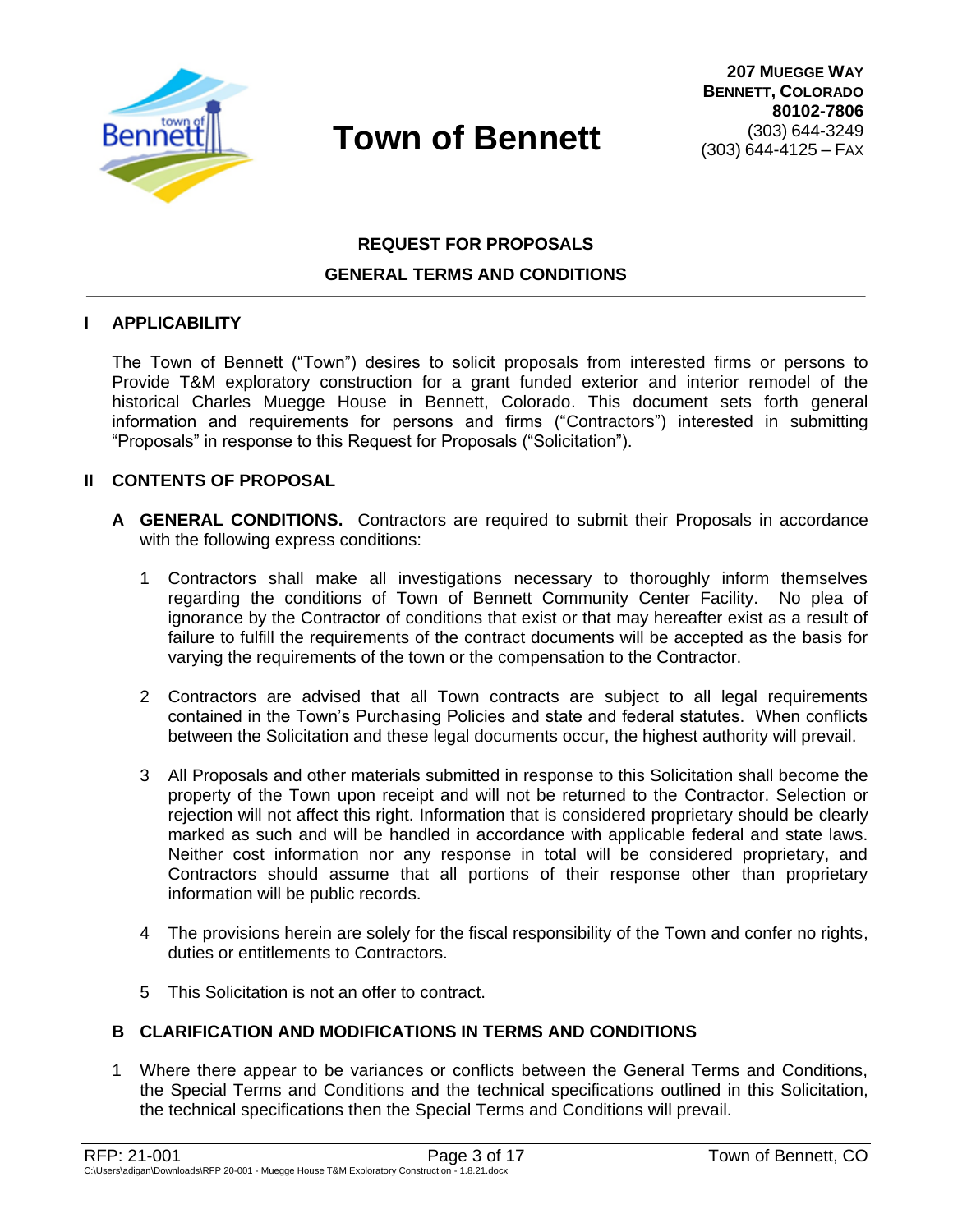2 If any Contractor contemplating submitting a Proposal under this Solicitation is in doubt as to the true meaning of the specifications, the Contractor must submit a **written request** for clarification to the Town at 207 Muegge Way, Bennett, CO 80102. The Contractor submitting the request shall be responsible for ensuring that the request is received by the Town at least five calendar days prior to the scheduled deadline for submission of Proposals.

#### **Any official interpretation of this Solicitation must be made by an agent of the Town who is authorized to act on behalf of the Town. The Town shall not be responsible for interpretations offered by employees of the Town who are not agents of the Town.**

The Town shall issue a written addendum if substantial changes which impact the technical submission of Proposals are required. A copy of such addenda will be mailed or distributed via facsimile transmission to each Contractor receiving the Solicitation. The Contractor shall certify its acknowledgment of the addendum by signing the addendum and returning it with its Proposal. In the event of conflict with the original contract documents, addenda shall govern all other contract documents to the extent specified. Subsequent addenda shall govern over prior addenda only to the extent specified.

## **C PRICES CONTAINED IN PROPOSAL – DISCOUNTS, TAXES, COLLUSION**

- 1 Contractors may offer a cash discount for prompt payment. Discounts will be considered in determining the lowest net cost for the evaluation of Proposals; discounts for periods of less than twenty days, however, will not be considered in making the award. Contractors are encouraged to provide their prompt payment terms in the space provided on the Solicitation's Specification and Pricing Form. If no prompt payment discount is being offered, the Contractor shall enter a zero (0) for the percentage discount to indicate net thirty days. If the Contractor does not enter a percentage discount, it is hereby understood and agreed that the payment terms shall be net thirty days, effective on the date that the Town receives an accurate invoice or accepts the products, whichever is the later date. Payment is deemed to be made on the date of the mailing of the check.
- 2 Contractors shall not include federal, state, or local excise or sales taxes in prices offered, as the Town is exempt from payment of such taxes. Town tax identification numbers will be made available to the selected contractor.
- 3 The Contractor, by affixing its signature to this Solicitation, certifies that its Proposal is made without previous understanding, agreement, or connection either with any persons, firms or corporations making a Proposal for the same items, or with the Town. The Contractor also certifies that its Proposal is in all respects fair, without outside control, collusion, fraud, or otherwise illegal action. To insure integrity of the Town's public procurement process, all Contractors are hereby placed on notice that any and all Contractors who falsify the certifications required in conjunction with this section will be prosecuted to the fullest extent of the law.

### **III PREPARATION AND SUBMISSION OF PROPOSAL**

### **A PREPARATION**

- 1 The Proposal must be typed. All corrections made by the Contractor must be initialed **in blue ink** by the authorized agent of the Contractor.
- 2 Proposals must contain, **in blue ink**, a manual signature of an authorized agent of the Contractor in the space provided on the Solicitation cover page. **The original cover page of this Solicitation must be included in all Proposals. If the Contractor's authorized**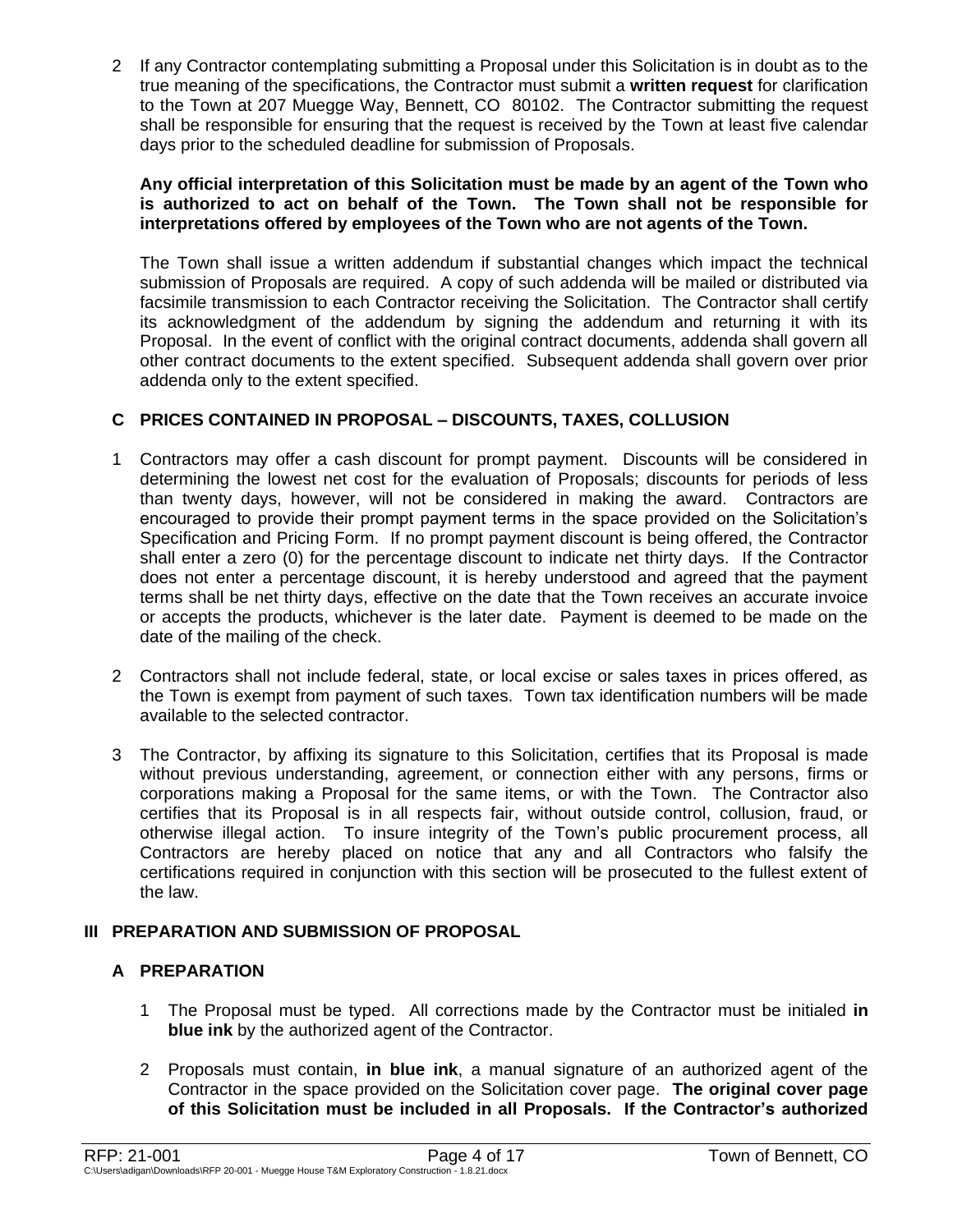#### **agent fails to sign and return the original cover page of the Solicitation, its Proposal may be invalid and may not be considered.**

- 3 Unit prices shall be provided by the Contractor on the Solicitation's Specification and Pricing Form when required in conjunction with the prescribed method of award and **shall be for the unit of measure requested**. Prices that are not in accordance with the measurements and descriptions requested shall be considered non-responsive and shall not be considered. Where there is a discrepancy between the unit price and the extension of prices, the unit price shall prevail.
- 4 The accuracy of the Proposal is the sole responsibility of the Contractor. No changes in the Proposal shall be allowed after the date and time that the Offers are due. Changes made to the Proposal prior to the date and time that the Offers are due shall be made in accordance with Provision IV(A) of this document.

## **B SUBMISSION**

- 1 The Proposal shall be sealed in an envelope with the Contractor's name and the solicitation number on the outside. The Town's Specification and Pricing form, which is attached to this Solicitation, must be used when the Contractor is submitting its Proposal. The Contractor shall not alter this form (e.g. add or modify categories for posting prices offered) unless expressly permitted in the addendum duly issued by the Town. No other form shall be accepted.)
- 2 Proposals submitted via facsimile machines will not be accepted.
- 3 Contractors, which qualify their Proposals by requiring alternate contractual terms and conditions as a stipulation for contract award must include such alternate terms and conditions in their Proposals. The Town reserves the right to declare Contractors' Proposals as non-responsive if any of these alternate terms and conditions are in conflict with the Town's terms and conditions, or if they are not in the best interests of the Town.

An ORIGINAL and THREE (3) copies of each Proposal must be received before the due date and time as specified in this Proposal. Failure to submit the required number of copies may deem the Contractor non-responsive. The Contractor is responsible for addressing the envelope as indicated below. Address the envelope as follows:

Town of Bennett ATTN: Purchasing 207 Muegge Way Bennett, CO 80102

ATTN: Daymon Johnson Director of Public Works RFP: 21-001

C LATE PROPOSALS. Proposals received after January 19, 2021, 4:00 p.m., shall be considered non-responsive and will be returned unopened to the Contractor.

### **IV MODIFICATION OR WITHDRAWAL OF PROPOSALS**

**A MODIFICATIONS TO PROPOSALS.** Proposals may only be modified in the form of a written notice on company letterhead and must be received prior to January 19, 2021, 4:00 p.m. Each permissible modification submitted to the Town must have the Contractor's name and return address and the applicable Solicitation number and title clearly marked on the face of the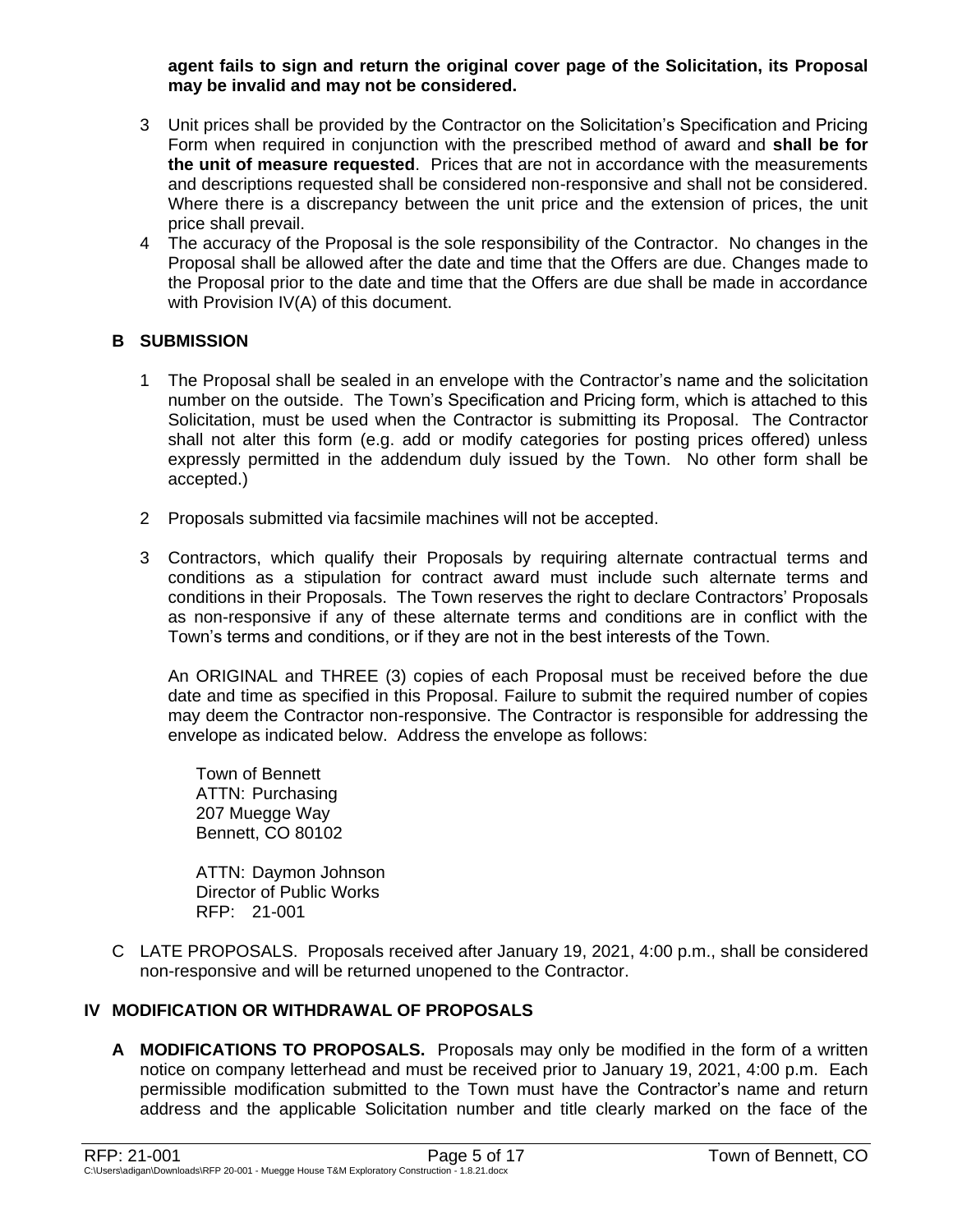envelope. If more than one modification is submitted, the modification bearing the latest date of receipt by the Town will be considered the valid modification.

### **B WITHDRAWAL OF PROPOSALS**

- 1 Proposals may be withdrawn prior to January 19, 2021, 4:00 p.m. Such requests must be made in writing on company letterhead.
- 2 Proposals may not be withdrawn after January 19, 2021, 4:00 p.m., for a period of ninety (90) calendar days. If a Proposal is withdrawn by the Contractor during this ninety-day period, the Town may, at its option, suspend the Contractor from the Bidder list and may not accept any Proposal from the Contractor for a six-month period following the withdrawal.

## **V REJECTION OF PROPOSALS**

- **A REJECTION OF PROPOSALS.** The Town may, at its sole and absolute discretion:
	- 1 Accept or Reject any and all, or parts of any or all, Proposals submitted by prospective Contractors;
	- 2 Re-advertise this Solicitation;
	- 3 Postpone or cancel the process;
	- 4 Waive any irregularities in the Proposals received in conjunction with this Solicitation; and/or
	- 5 Determine the criteria and process whereby Proposals are evaluated and awarded. No damages shall be recoverable by any challenger as a result of these determinations or decisions by the Town.
- **B REJECTION OF A PARTICULAR PROPOSAL.** Examples of the reasons for which the Town may reject a Proposal, include, but are not limited to the following:
	- 1 The Contractor misstates or conceals any material fact in its Proposal;
	- 2 The Contractor's Proposal does not strictly conform to the law or the requirements of the Solicitation:
	- 3 The Proposal expressly requires or implies a conditional award that conflicts with the method of award stipulated in the Solicitation's Special Terms and Conditions;
	- 4 The Proposal does not include documents, including, but not limited to, certificates, licenses, and/or samples, which are required for submission with the Proposal in conjunction with the Solicitation's Special Terms and Conditions and/or technical specifications; or
	- 5 The Proposal has not been executed by the Contractor through an authorized signature on the Specification's Cover Sheet.

## **C ELIMINATION FROM CONSIDERATION**

1 A Proposal may not be accepted from, nor any contract be awarded to, any person or firm which is in arrears to the Town upon any debt or contract or which is a defaulter as surety or otherwise upon any obligation to the Town.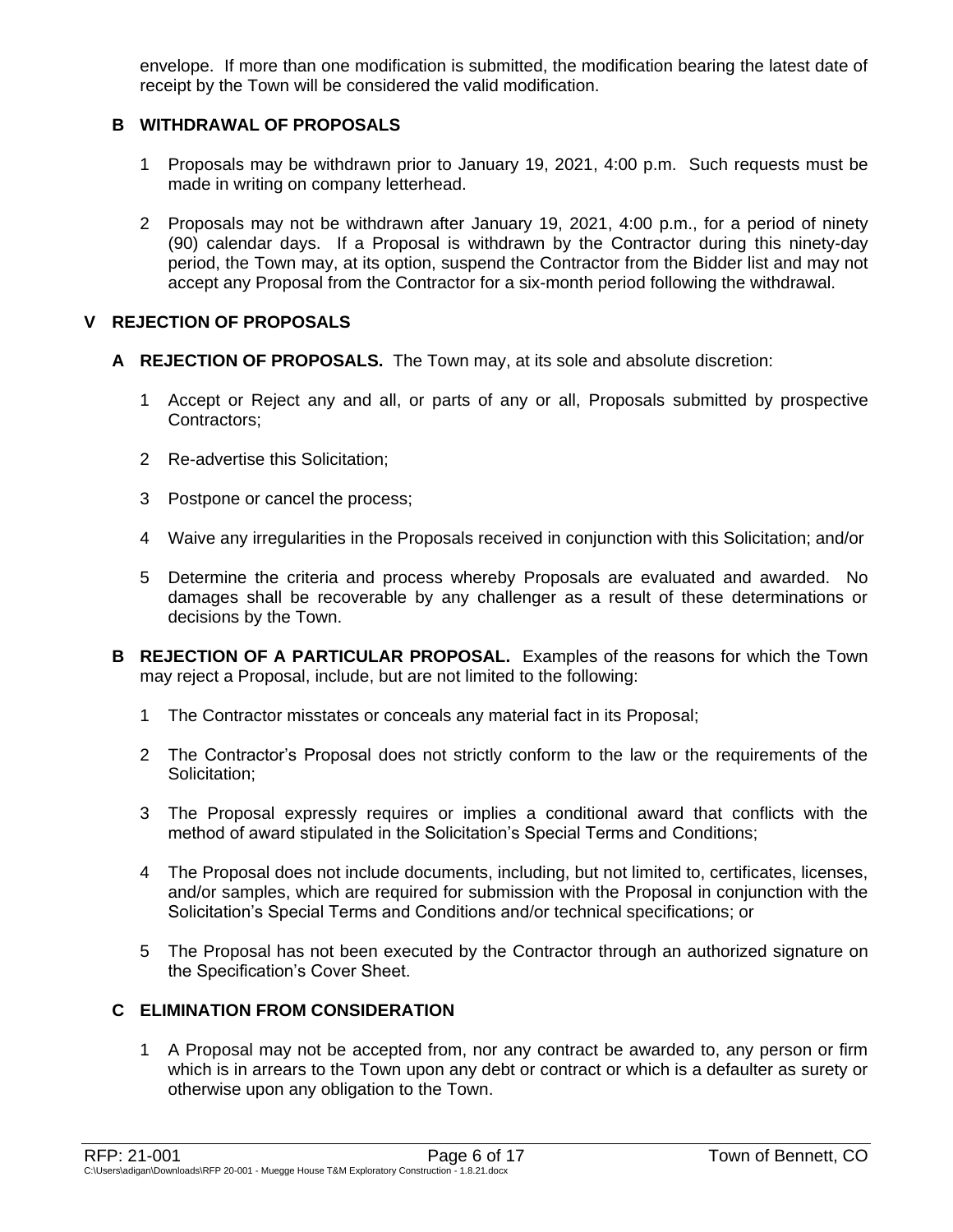2 A Proposal may not be accepted from, nor any contract awarded to, any person or firm which has failed to perform faithfully any previous contract with the Town, state or federal government, for a minimum period of three years after this previous contract was terminated for cause.

### **VI AWARD OF SOLICITATION**

The Town shall award the Solicitation to the successful Contractor through the issuance of a Notice of Award. The General Terms and Conditions, the Special Terms and Conditions, any technical specifications, the Proposal, and the Purchase Order or Notice of Award are collectively an integral part of any agreement between the Town and the successful Contractor. Accordingly, these documents shall be incorporated into a separate contract for services. No services shall be provided until the contract for services has been signed by the Town and no products shall be provided until the Purchase Order has been signed by the Contractor.

### **VII INSURANCE REQUIREMENTS UPON AWARD OF CONTRACT**

- A Consultant shall not be relieved of any liability, claims, demands, or other obligations assumed pursuant to this Agreement by reason of its failure to secure liability insurance or by reason of its failure to secure insurance in sufficient amounts of sufficient durations, or sufficient types to cover such liability.
	- 1 Consultant shall at its own expense be required to keep in full force and effect during the term of this Agreement automobile liability and physical damage insurance for any vehicle used in performing services for the Town, in amounts not less than prescribed by the laws of the State of Colorado (currently \$25,000 per person/\$50,000 per accident bodily injury and \$15,000 per accident property damage).
	- 2 Consultant's automobile liability and physical damage insurance shall be endorsed to include the Town, and its elected and appointed officers and employees, as additional insureds, unless the Town in its sole discretion waives such requirement. Every policy required above shall be primary insurance, and any insurance carried by the Town, its officers, or its employees, shall be excess and not contributory insurance to that provided by the Consultant. Such policies shall contain a severability of interests provision. Consultant shall be solely responsible for any deductible losses under the required policies.
	- 3 Certificates of insurance shall be provided by Consultant as evidence that policies providing the required coverages, conditions, and minimum limits are in full force and effect, and shall be subject to review and approval by the Town. No required coverage shall be cancelled, terminated or materially changed until at least 30 days prior written notice has been given to the Town. The Town reserves the right to request and receive a certified copy of any policy and any endorsement thereto.
- B The policies required above shall be primary insurance, and any insurance carried by the Town, its officers, or its employees shall be excess and not contributory insurance to that provided by Contractor. No additional insured endorsement to the policy required above shall contain any exclusion for bodily injury or property damage arising from completed operations. The Contractor shall be solely responsible for any deductible losses under any policy required above.
- C The Commercial General Liability and Commercial Automobile Liability policies shall be endorsed to name the Town, and its elected officials, officers, employees and agents as additional insureds. When Worker's Compensation and Professional Liability are required a certificate should be provided as evidence of such coverage. The policies shall provide that the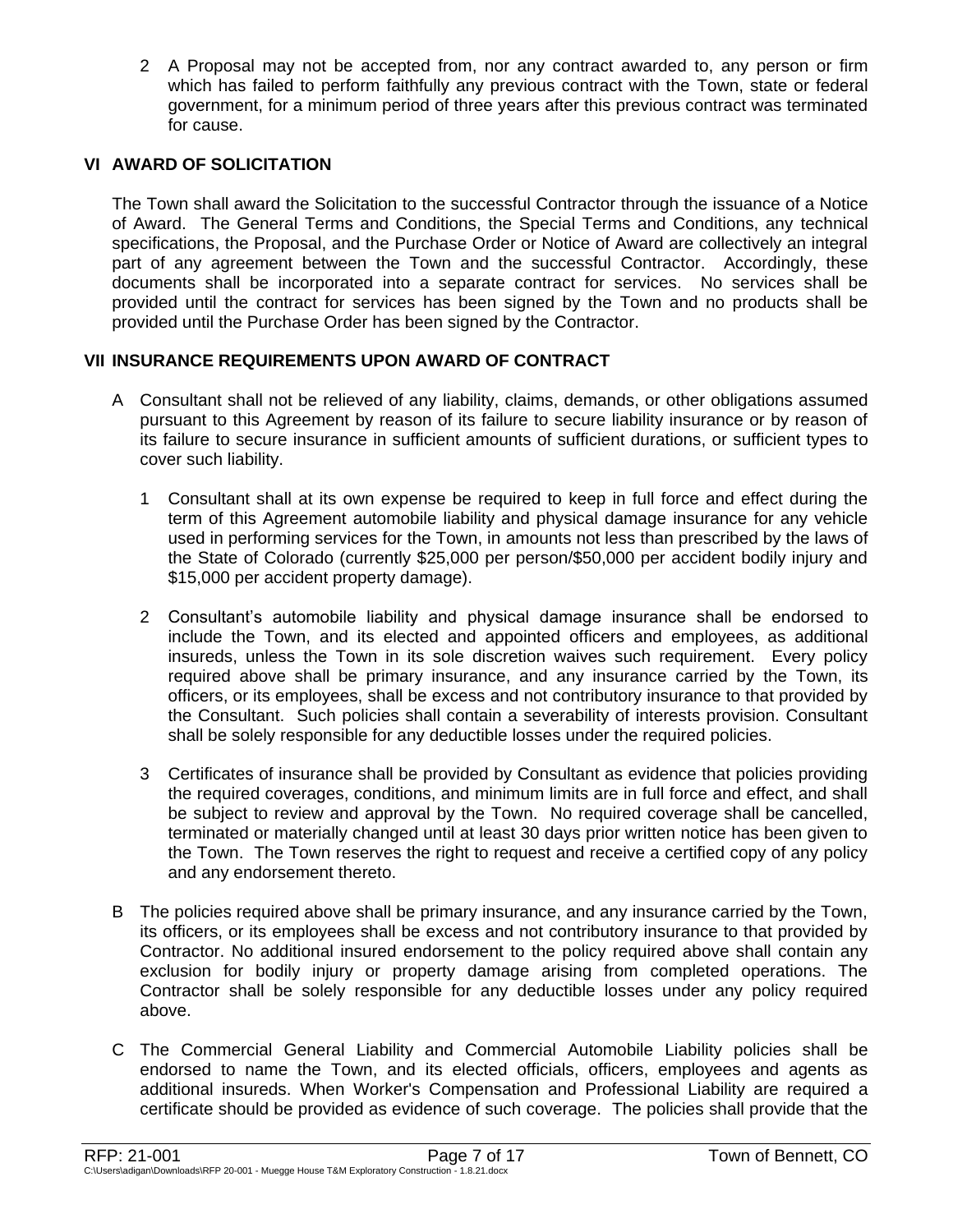Town will receive notice no less than 30 days prior to cancellation, termination or a material change to the policies.

- D The Contractor shall not be relieved of any liability, claims, demands, or other obligations assumed pursuant to the Agreement by reason of its failure to procure or maintain insurance, or by reason of its failure to procure or maintain insurance in sufficient amounts, durations or types.
- E Failure on the part of the Contractor to procure or maintain policies providing the required coverages, conditions and minimum limits shall constitute a material breach of contract upon which Town may immediately terminate this Agreement, or at its discretion, Town may procure or renew any such policy or any extended reporting period thereto and may pay any and all premiums in connection therewith, and all monies so paid by Town shall be repaid by Contractor to Town upon demand, or Town may offset the cost of the premiums against any monies due to Contractor from Town.
- F The Town reserves the right to request and receive a certified copy of any policy and any endorsement thereto.

## G INSURANCE CERTIFICATES

- 1 The Contractor shall, prior to commencing services, deliver to the Town Certificates of Insurance as evidence that policies providing any and all required coverages and limits are in full force and effect.
- 2 These certificates will serve as an indication to the Town that the Contractor has acquired all necessary insurance; however, the Town may require that certified copies of the insurance policies be submitted and may withhold payment for services until the applicable insurance policies are received and found to be in accordance with the Agreement.
- 3 Insurance limits must be on each Certificate of Insurance. Each Certificate of Insurance shall be reviewed and approved by Town prior to commencement of services under the Agreement. The certificates shall identify this Agreement and shall state the project number where applicable.
- 4 Worker's Compensation Insurance. Consultant shall at its own expense keep in full force and effect during the term of this Agreement Statutory Worker's Compensation Insurance to cover obligations imposed by the Workers' Compensation Act of Colorado and any other applicable laws for any employee engaged in the performance under this contract. Evidence of qualified exemption or self-insured status may be substituted

## **VIIIADDITIONAL CONTRACTUAL OBLIGATIONS**

Contracts executed pursuant to this Proposal will include, but not be limited to the following provisions:

- A LOCAL, STATE AND FEDERAL COMPLIANCE REQUIREMENTS. Successful Contractors shall be familiar and comply with all local, state, and federal directives, ordinances, rules, orders, and laws applicable to, and affected by, this contract including, but not limited to, Equal Employment Opportunity (EEO) regulations, Occupational Safety and Health Act (OSHA), and Title II of the Americans with Disabilities Act (ADA).
- B DISPOSITION. The Contractor shall not assign, transfer, convey, sublet, or otherwise dispose of the contract, including any or all of its right, title or interest therein, or its power to execute such contract to any person, company or corporation, without prior written consent of the Town.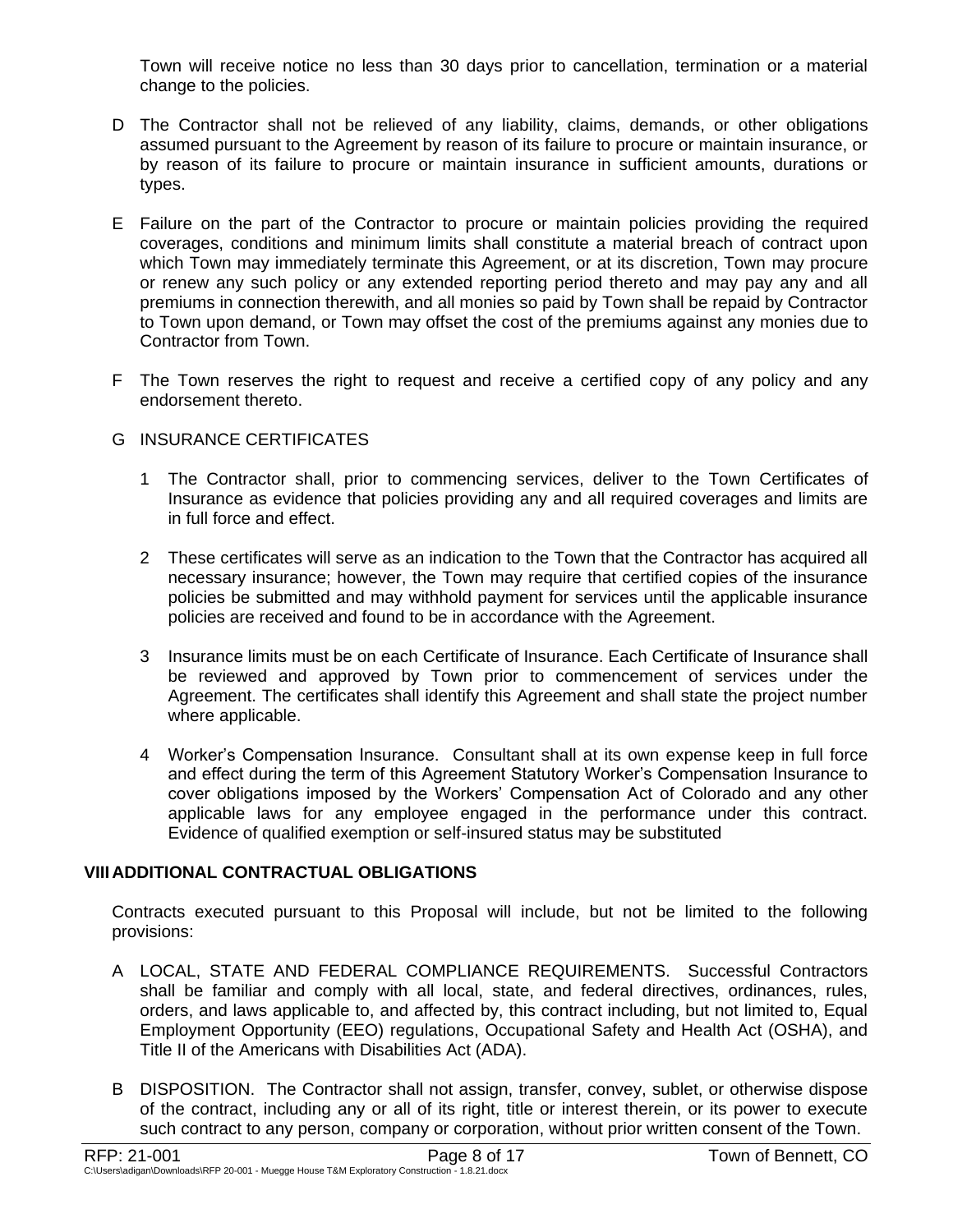- C EMPLOYEES. All employees of the Contractor shall be considered to be, at all times, employees of the Contractor, under its sole direction, and not an employee or agent of the Town. The Town may require the Contractor to remove an employee it deems careless, incompetent, insubordinate or otherwise objectionable, and whose continued employment on Town property is not in the best interest of the Town. In accordance with the Town's policy regarding the use of tobacco products, no employee of the Contractor shall be permitted to use tobacco products when performing work on Town property.
- D DELIVERY. Prices, quotes and deliveries are to be **FOB destination, freight prepaid**, and shall require inside delivery unless otherwise specified in the Solicitation's Special Terms and Conditions. Title and risk of loss shall pass to the Town upon inspection and acceptance by the Town at its designated point of delivery, unless otherwise specified in the Special Terms and Conditions. In the event that the Contractor defaults on its contract or the contract is terminated for cause due to performance, the Town reserves the right to re-procure the materials or services from the next lowest Contractor or from other sources during the remaining term of the terminated/defaulted contract. Under this arrangement, the Town shall charge the Contractor any difference between the Contractor's price and the price to be paid to the next lowest Contractor, as well as any costs associated with the re-solicitation effort
- E MATERIAL PRICED INCORRECTLY. As part of any award resulting from this process, Contractor(s) will discount all transactions as agreed. In the event the Town discovers, through its contract monitoring process or formal audit process, that material was priced incorrectly, Contractor(s) agree to promptly refund all overpayments and to pay all reasonable audit expenses incurred as a result of the non-compliance.
- F INDEMNIFICATION. Contracts executed pursuant to this Proposal will require the selected contractor to indemnify and hold harmless the Town, and its officers and its employees, from and against all liability, claims, and demands, on account of any injury, loss, or damage, which arise out of or are connected with the contractor's performance of the contract, if such injury, loss, or damage, or any portion thereof, is caused by, or claims to be caused by, the negligent act, omission, or other fault of the consultant or any subcontractor of the consultant, or any officer, employee, or agent of the consultant or any subcontractor, or any person for whom the consultant is responsible. The contract shall include provisions for the consultant to defend against such claims.
- G TERMINATION FOR CONVENIENCE. The Contract shall provide that the Town may cancel the contract upon thirty days written notice for reason other than cause. This may include the Town's inability to continue with the contract due to the elimination or reduction of funding.
- H BONDS. For any contract exceeding \$50,000, the Contractor shall furnish a performance bond, payment bond, and warranty bond in an amount determined by the Town, but in any event at least equal to the contract price, as security for the faithful performance and payment of all Contractor's obligations. The bonds will be required to remain in effect at least until one year after the date of final payment. All bonds shall be in forms acceptable to the Town and executed by such sureties licensed to conduct business in Colorado that are acceptable to the Town.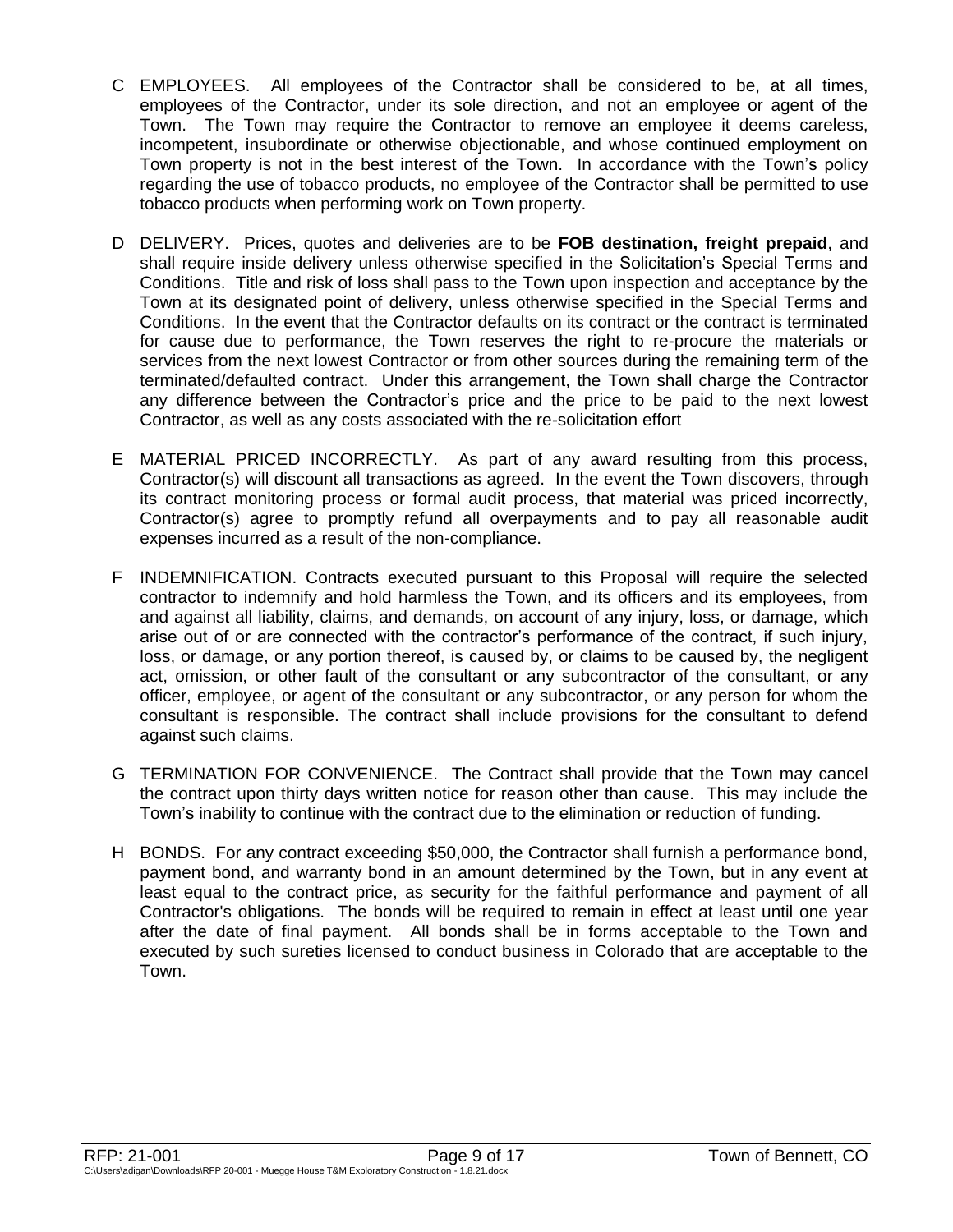

# **REQUEST FOR PROPOSALS SPECIAL TERMS AND CONDITIONS**

**SCHEDULE OF ACTIVITIES:** The following activities and dates are just a tentative outline of the process to be used to solicit Contractor responses and to evaluate each Proposal.

January 8, 2021 **Issue Request for Proposal** January 19, 2021 **Proposal Submittal Deadline** January 20, 2021 Bid Opening January 21, 2021 Award Notification January 27, 2021 2008 2012 2021 2022 2023 2024 2022 2023 2024 2022 2023 2024 2022 2023 2024 2022 2023 2022 202

**PURPOSE:** T&M Exploratory Construction the historic Charles Muegge House, in Bennett, Colorado.

**COMPETENCY OF CONTRACTORS - MINIMUM YEARS OF EXPERIENCE AND OPERATIONAL FACILITIES REQUIRED:** Pre-award inspection of the Contractor's facility may be made prior to award of contract. Responses will only be considered from Contractors which have been engaged in the business of performing services as described in this Solicitation for a minimum period of five (5) years prior to the date of this Solicitation The Contractors must be able to produce evidence that they have an established satisfactory record of performance for a reasonable period of time and have sufficient financial support, equipment and organization to ensure that they can satisfactorily execute the services if awarded a contract. The term 'equipment and organization' as used herein shall be construed to mean a fully equipped and well established company in line with the best business practices in the industry and as determined by the proper authorities of the Town. The Town reserves the right, before awarding the contract, to require a Contractor to submit such evidence of its qualifications as it may deem necessary, and may consider any evidence available to it (including, but not limited to, the financial, technical and other qualifications and abilities of the Contractor, including past performance and experience with the Town) in making the award in the best interests of the Town.

**QUALIFICATIONS OF CONTRACTOR:** The Town may make such investigations as deemed necessary to determine the ability of the Contractor to perform work, and the Contractor shall furnish all information and data for this purpose as the Town requests. Such information includes but not limited to: current/maximum bonding capabilities, current licensing information, audited financial statements, history of the firm on assessments of liquidated damages, contracts cancelled prior to completion and/or lawsuits and/or pending lawsuits against the firm and/or its principals. The Town reserves the right to reject any Proposal if the evidence submitted by, or investigation of, such Contractor fails to satisfy the Town that such Contractor is properly qualified to carry out the obligations of the contract and to complete the work contemplated therein. Conditional bids will not be accepted.

**NON-APPROPRIATION:** Pursuant to C.R.S. § 29-1-110, as amended, financial obligations of the Town after the current fiscal year are contingent upon funds for the purpose being appropriated, budgeted and otherwise available. Any contract entered with respect to this project will provide that it is automatically terminated on January 1<sup>st</sup> of the first fiscal year for which funds are not appropriated. The Town shall give the Contractor written notice of such non-appropriation.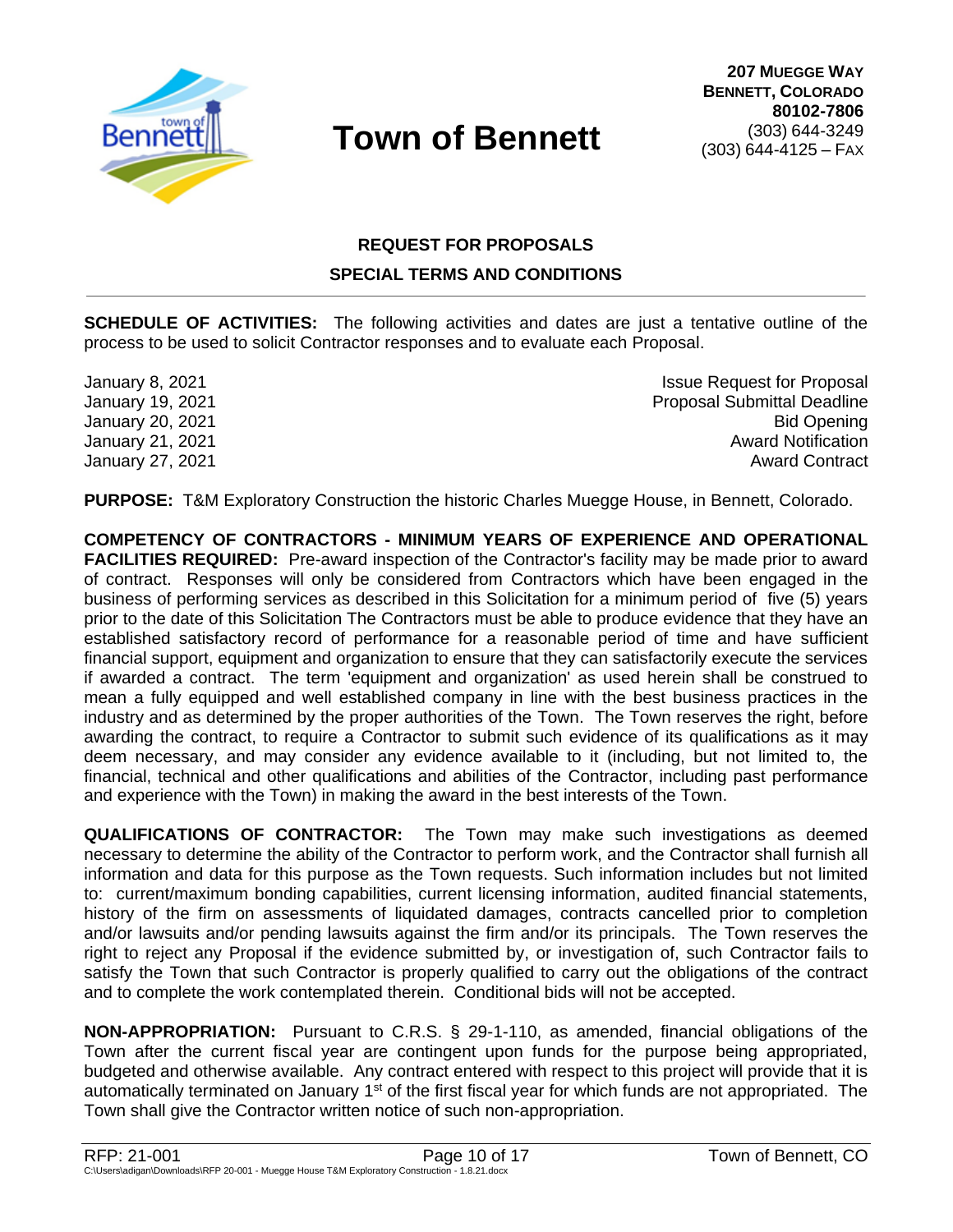**MATERIAL PRICED INCORRECTLY:** As part of any award resulting from this process, Contractor(s) will discount all transactions as agreed. In the event the Town discovers, through its contract monitoring process or formal audit process, that material was priced incorrectly, Contractor(s) agree to promptly refund all overpayments and to pay all reasonable audit expenses incurred as a result of the non-compliance.

**METHOD OF AWARD - SINGLE PRODUCT:** Award of this contract will be made to the lowest responsive, responsible Contractor whose Proposal will be most advantageous to the Town, subject to the Town's right to reject all Proposals. In addition to the bid amount, additional factors will be considered as an integral part of the bid evaluation process, including the following:

- The Contractor's ability, capacity and skill to perform within the specified time limits;
- The Contractor's experience, reputation, efficiency, judgment, and integrity;
- The quality, availability, and adaptability of the supplies or materials proposed;
- Contractor's past performance;
- Sufficiency of Contractor's financial resources to fulfill the contract;
- Contractor's ability to provide future maintenance and/or service;
- Other applicable factors as the Town determines necessary or appropriate in its discretion..

**EQUAL OPPORTUNITY:** The Town of Bennett intends and expects that the contracting processes of the Town and its Vendors provide equal opportunity without regard to gender, race, ethnicity, religion, age or disability and that its Vendors make available equal opportunities to the extent third parties are engaged to provide goods and services to the Town as subcontractors, vendors, or otherwise. Accordingly, the Vendor shall not discriminate on any of the foregoing grounds in the performance of the contract, and shall make available equal opportunities to the extent third parties are engaged to provide goods and services in connection with performance of the contract. **Joint ventures are encouraged.** The Vendor shall disseminate information regarding all subcontracting opportunities under this contract in a manner reasonably calculated to reach all qualified potential subcontractors who may be interested. The Vendor shall maintain records demonstrating its compliance with this article and shall make such records available to the Town upon the Town's request.

**ADDENDUMS:** Contractor is responsible for obtaining and acknowledging all subsequent addendums. Failure to submit subsequent addendum(s) shall deem the Contractor non-responsive.

**COSTS INCURRED BY PROPOSER:** Costs for developing a response to the Proposal, interviews, and contract negotiations are entirely the obligation of the Contractor and shall not be charged in any manner to the Town.

**REQUEST FOR CLARIFICATIONS.** The Town reserves the right to require clarification or further information with respect to any Proposal received, and to determine the final terms of any contract for services.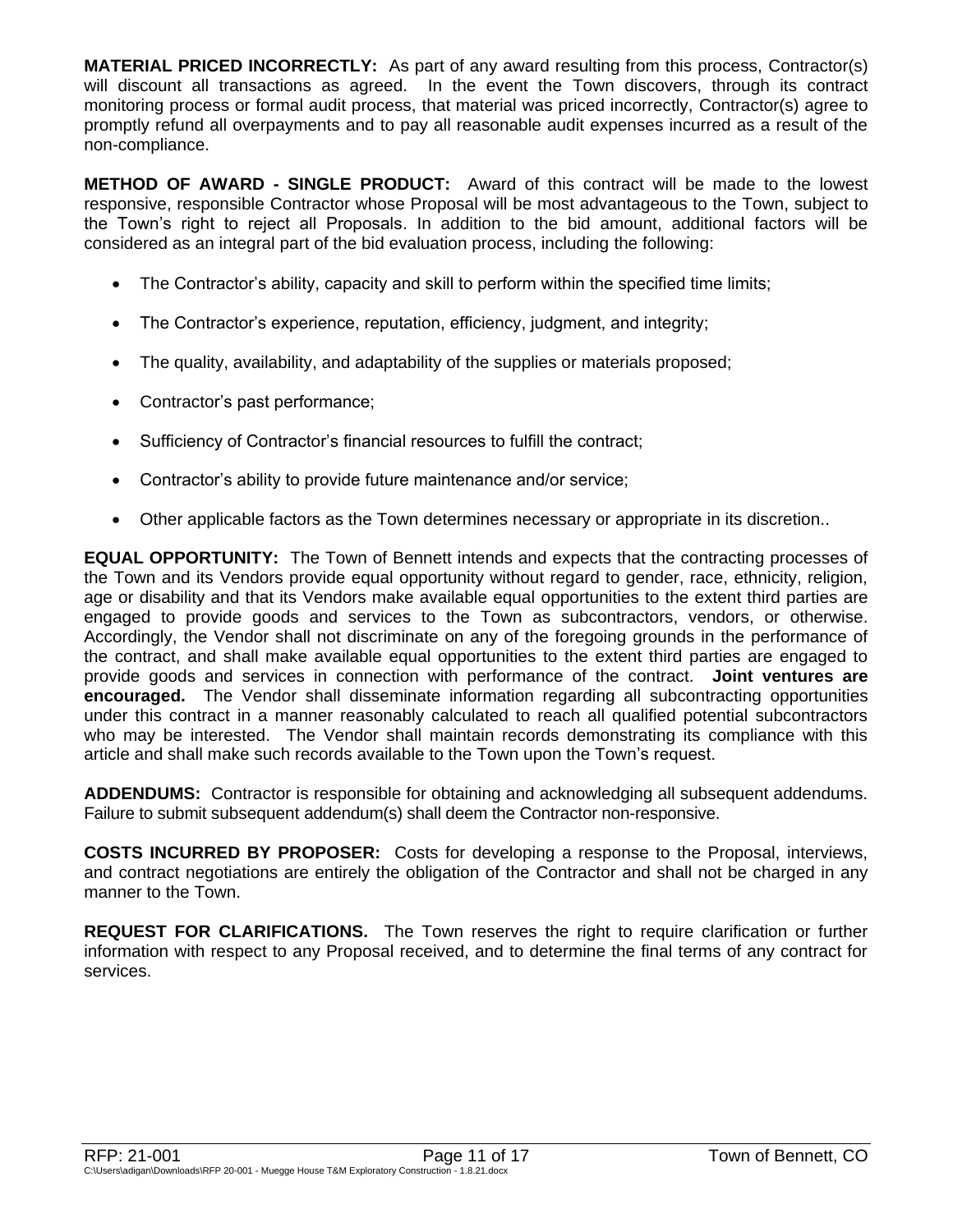

# **REQUEST FOR PROPOSALS SPECIFICATIONS**

### **I SCOPE OF WORK**

The scope of work for this project is to provide the Town with a Time & Materials cost for construction of a grant funded project for an interior and exterior remodel of the historic Charles Muegge House located in Bennett, Colorado. This should include but not be limited to Structural (masonry, framing, etc..) construction, Electrical, Plumbing & HVAC, Concrete and all required work to finalize the remodel. Contractors should include fees in their pricing for labor rates, equipment rates, allowances for Engineers, Architects, electrical work, plumbing work, concrete work and other scopes they deem necessary to complete the work.

The first phase of this project will be awarded in a NTE amount of \$150,000. Subsequent phases (II & III) will be for \$100,000 each.

This project will be phased in 3 Phases. They are as follows:

Phase I: T&M Exploratory construction – Discovery Phase

Phase II: Completion of exterior remodel – not part of this solicitation

Phase III: Completion of interior remodel – not part of this solicitation

We are not using state historical funding for this project, therefore, are not obligated to use full architectural and historical treatment and remodel techniques. We can use modern construction practices for this remodel, however, would like to keep much of the historical feel of the home itself.

It will be the contractors responsibility to evaluate and familiarize themselves with the Charles Muegge House structure and the Sheuber & Darden assessment report prior to finalizing any proposal for this work.

Questions may be send to:

Daymon Johnson, Director of Capital Projects at: [djohnson@bennett.co.us](mailto:djohnson@bennett.co.us)

### **II PROPOSAL CONTENT**

• Interest firms should provide at least the following information: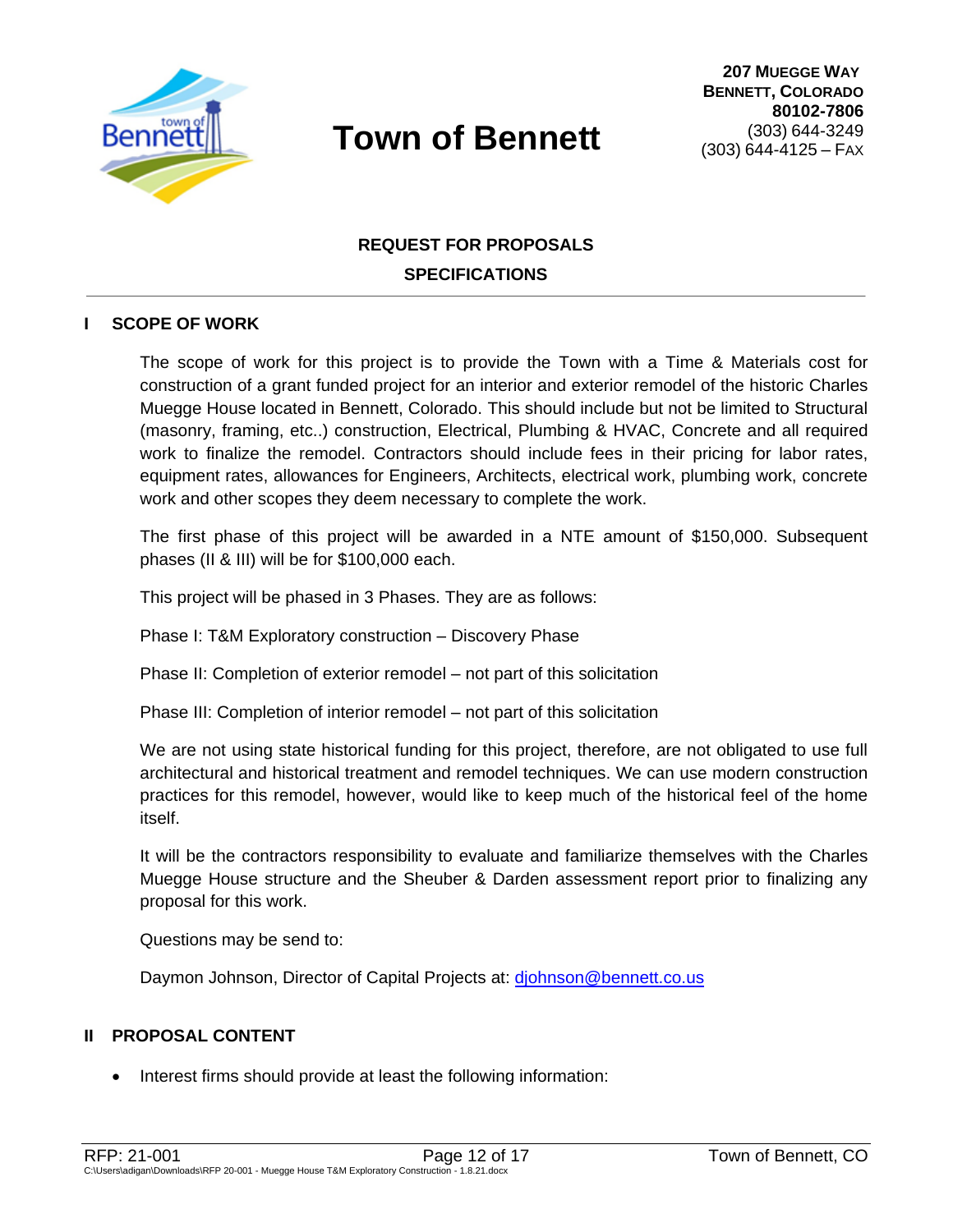- $\circ$  Contact information Including location, names of the principals, officers and directors of the firm.
- o A statement of the availability of the firm to undertake the project.
- o A timeline detailing the time frame for completion of this project.
- o Resumes, organizational chart, specific roles and responsibility commitments, and general percent of time allocation for individuals working on this project.
- o List of member of the project team detailing roles in the project.
- o Description of your approach to providing the proposed services, to give the Town the opportunity to understand your process and product.
- o Fee schedule tied to the scope of work; itemized.
- o A "Not to Exceed" contractual amount.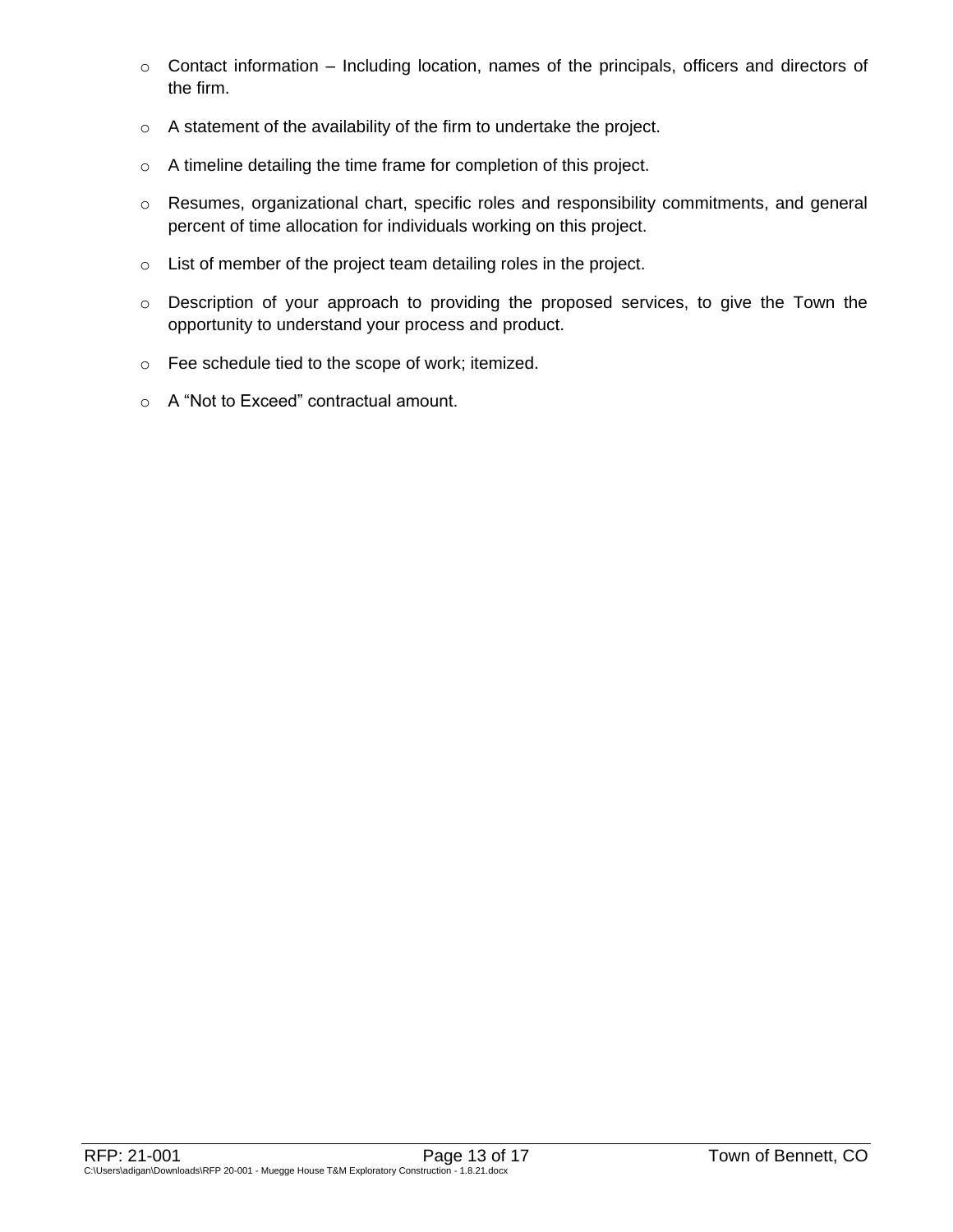

# **REQUEST FOR PROPOSALS**

# **PRICING FORM**

# **I PRICING (FOR EACH PARTICIPANT)**

| <b>ITEM</b>             | <b>QTY</b> | <b>UNIT</b> | <b>DESCRIPTION</b> | <b>UNIT</b><br><b>PRICE</b> | <b>EXTENDED</b><br><b>PRICE</b> |
|-------------------------|------------|-------------|--------------------|-----------------------------|---------------------------------|
| 1                       |            |             |                    |                             | \$0.00                          |
| $\overline{2}$          |            |             |                    |                             |                                 |
| $\mathbf{3}$            |            |             |                    |                             | \$0.00                          |
| $\overline{\mathbf{4}}$ |            |             |                    |                             | \$0.00                          |
|                         |            |             |                    |                             | \$0.00                          |
| 5                       |            |             |                    |                             | \$0.00                          |
| $\bf 6$                 |            |             |                    |                             |                                 |
| $\overline{7}$          |            |             |                    |                             | \$0.00                          |
| $\bf 8$                 |            |             |                    |                             | \$0.00                          |
|                         |            |             |                    |                             | \$0.00                          |
| $\boldsymbol{9}$        |            |             |                    |                             | \$0.00                          |
| 10                      |            |             |                    |                             | \$0.00                          |
|                         |            |             |                    |                             |                                 |
|                         |            |             | <b>Total</b>       |                             | \$0.00                          |

Not to Exceed Total: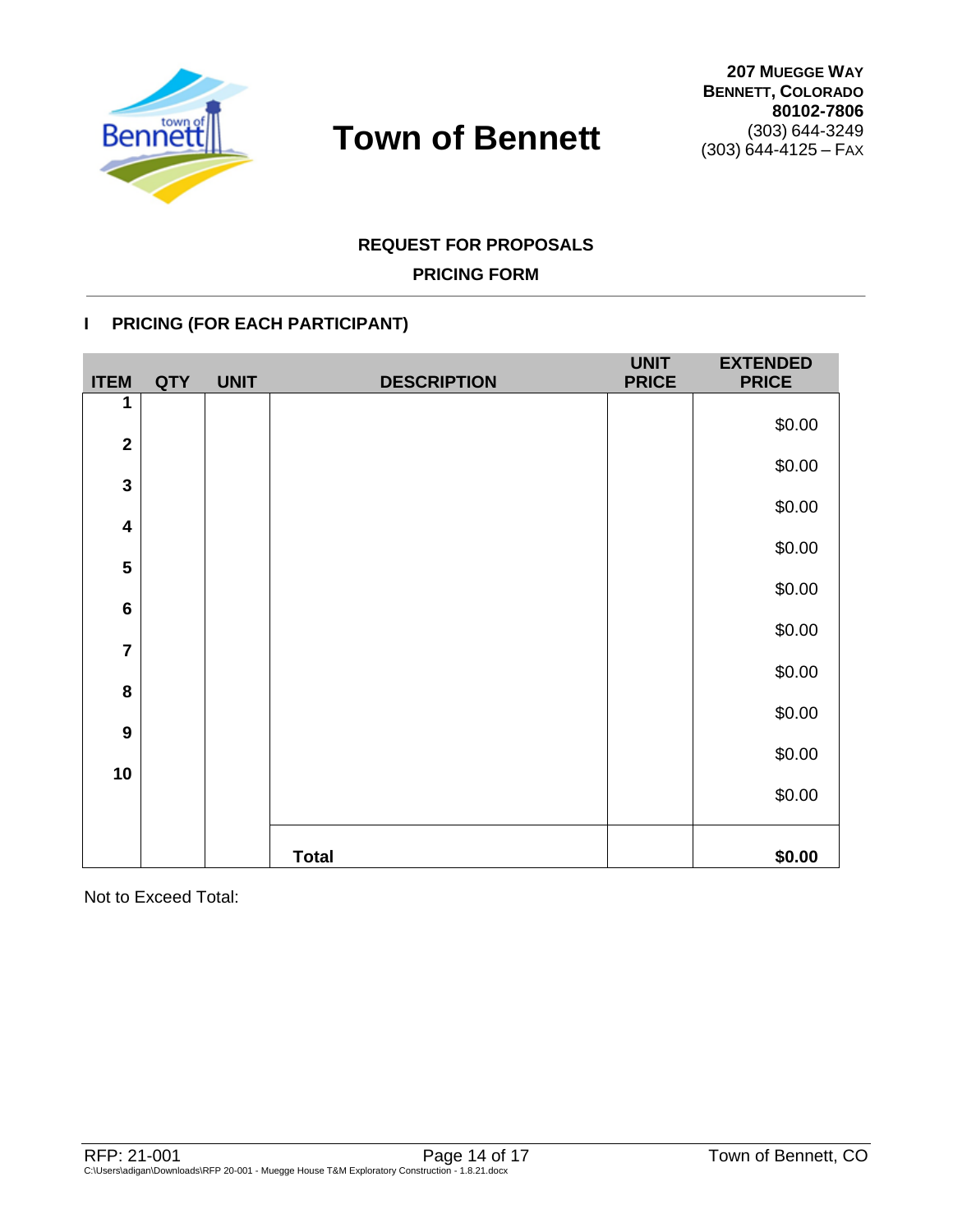

# **REQUEST FOR PROPOSALS SUBMISSION FORM**

**SUBMISSION:** It is imperative, when submitting a bid/proposal, that you address the envelope as follows:

Town of Bennett ATTN: Purchasing 207 Muegge Way Bennett, CO 80102

| Attn: | Daymon Johnson<br>Director of Public Works<br>RFP: 21-001                                  |            |      |
|-------|--------------------------------------------------------------------------------------------|------------|------|
|       | Does your proposal comply with all the terms<br>and conditions? If no, indicate exceptions | <b>YES</b> | NO.  |
|       | Does your proposal meet or exceed all<br>specifications? If no, indicate exceptions        | <b>YES</b> | NO.  |
|       | State percentage of prompt payment discount, if offered                                    |            | $\%$ |
|       | State total bid price (include all items bid)                                              |            |      |
|       | State total bid price with discount                                                        |            |      |

**The Town of Bennett must have on file a completed W-9 prior to doing business with Contractors. Please submit the attached form with your Proposal.**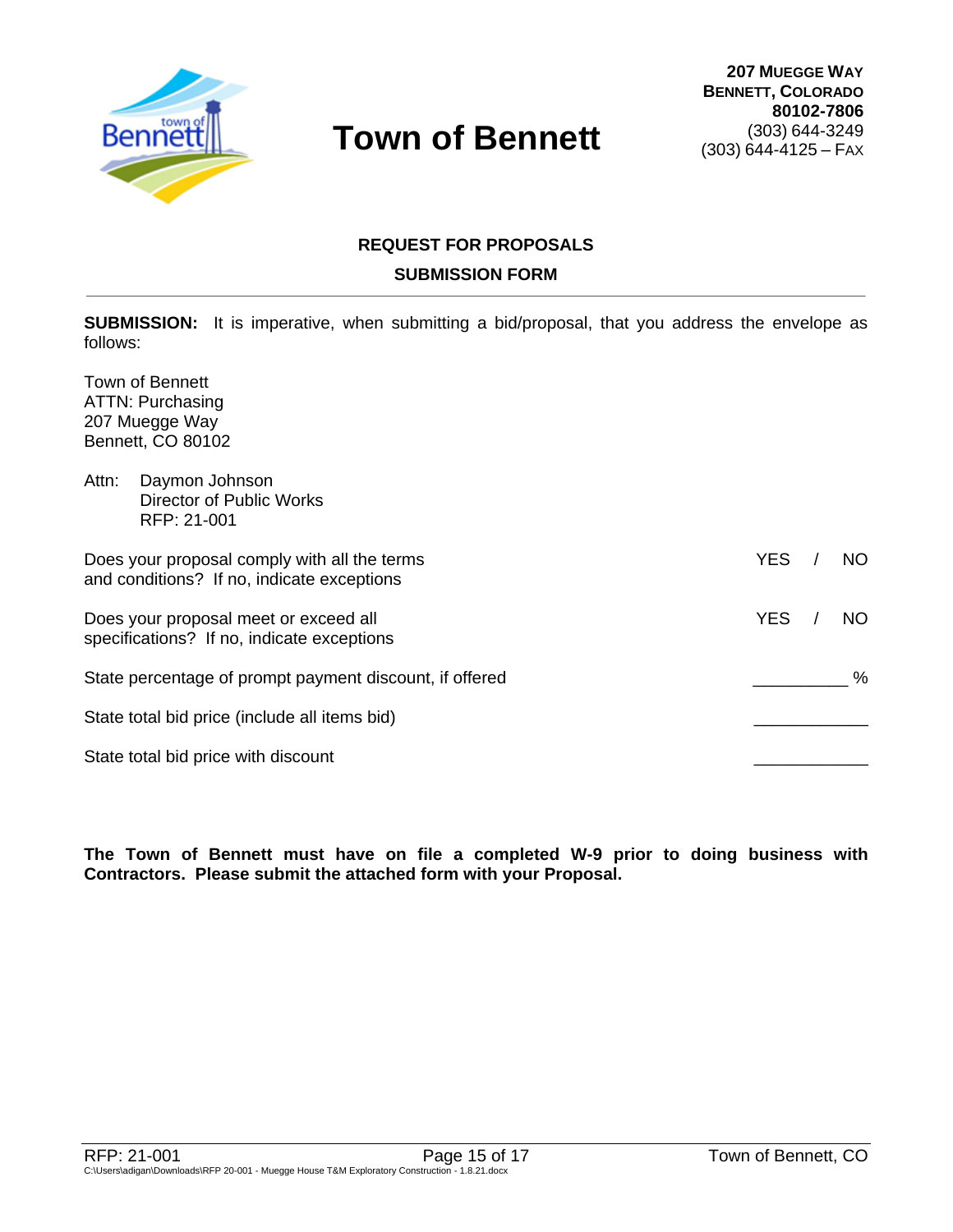

**REQUEST FOR PROPOSALS**

### **SUBSTITUTE FORM W-9** Vendor# **REQUEST FOR TAXPAYER IDENTIFICATION NUMBER AND CERTIFICATION (A copy of the W-9 instructions is available upon request)**

#### **1 NAME OF FIRM:**

NAME (Legal Name)

BUSINESS NAME (If different from above e.g. DBA)

**2 ADDRESS WHERE NOTIFICATIONS, PURCHASE ORDERS ETC. SHOULD BE MAILED** (if different from above):

NAME (As it appears on invoice)

ADDRESS

CITY, STATE, ZIP

#### **3. PAY TO OR REMITTANCE INFORMATION**

(If more than one remit to address, please attach on additional page.)

STREET ADDRESS

CITY, STATE, ZIP

The Internal Revenue Service requires that you submit a Taxpayer Identification Number to comply with this regulation, please fill in the required information on this form, sign and return it to:

> By fax (303) 644-4125 By mail Town of Bennett ATTN: Danette Ruvalcaba 207 Muegge Way Bennett, CO 80102